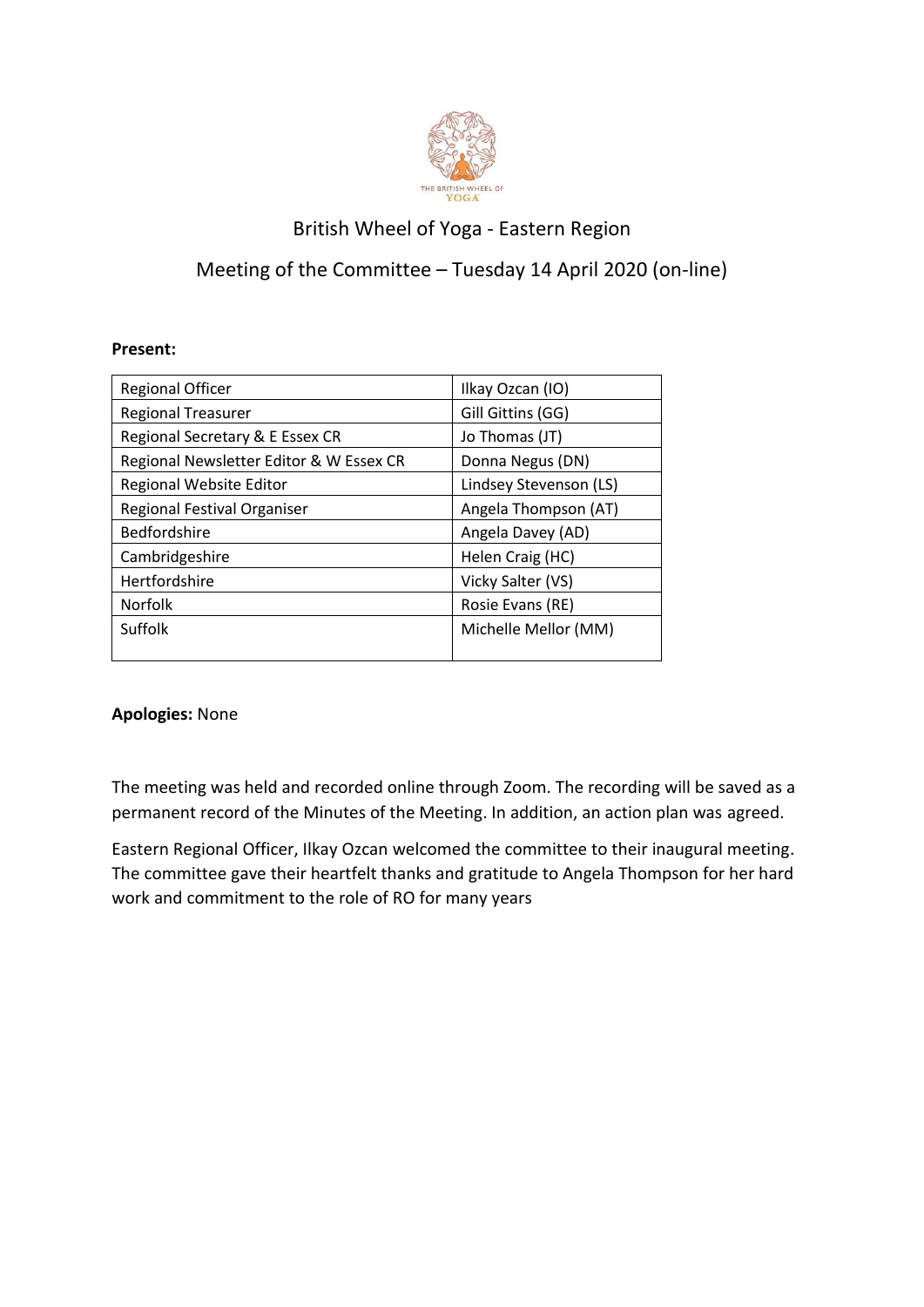| <b>Agenda Item</b><br>/Discussion/Agreed                                                                                                                                                                                                                                                                                                                                                                                                                                                                                                                                                   | <b>Action Required</b>                                                                                                                                                              | Person(s)<br><b>Responsible</b> | <b>Completed</b>                                                                          |
|--------------------------------------------------------------------------------------------------------------------------------------------------------------------------------------------------------------------------------------------------------------------------------------------------------------------------------------------------------------------------------------------------------------------------------------------------------------------------------------------------------------------------------------------------------------------------------------------|-------------------------------------------------------------------------------------------------------------------------------------------------------------------------------------|---------------------------------|-------------------------------------------------------------------------------------------|
| Minutes of the previous<br>meeting                                                                                                                                                                                                                                                                                                                                                                                                                                                                                                                                                         | Agreement                                                                                                                                                                           | Committee                       | <b>Minutes</b><br>Agreed<br>(14/4/20)                                                     |
| <b>History of BWY Eastern Region</b><br>Ilkay has received an                                                                                                                                                                                                                                                                                                                                                                                                                                                                                                                              | Document to be                                                                                                                                                                      | IO                              |                                                                                           |
| informative document from<br>John Cain detailing the history<br>of BWY Eastern Region                                                                                                                                                                                                                                                                                                                                                                                                                                                                                                      | circulated to members of<br>the committee for further<br>comments                                                                                                                   |                                 | 17/4/20                                                                                   |
| It would be interesting to share<br>this with our members on our<br>Eastern Region page of the<br>BWY site.                                                                                                                                                                                                                                                                                                                                                                                                                                                                                | Document to be made<br>available on the Eastern<br>Region page                                                                                                                      | IO / LS                         | Ilkay to work<br>on updating                                                              |
| <b>First Aid Training</b>                                                                                                                                                                                                                                                                                                                                                                                                                                                                                                                                                                  |                                                                                                                                                                                     |                                 |                                                                                           |
| The committee agreed that<br>there was a need to rebook first<br>aid training as soon as possible<br>(even as a provisional booking)<br>in order to ensure that<br>members who have reached an<br>expiry on their first aid<br>certificate will have a potential<br>date for renewal. It was agreed<br>that each county will attempt<br>to make a tutor / venue<br>booking for late 2020/ early<br>2021. The bookings will only be<br>advertised and offered on The<br>BWY website when there is<br>more clarity with the current<br>social distancing measures and<br>venue availability. | County Reps to book first<br>aid training as follows:<br>2020<br>Sept-Beds<br>Oct-E Essex<br>Nov-Cambs<br>2021<br>Jan - Norfolk<br>Feb-Herts<br>Mar - Suffolk & W Essex             | County<br>Reps                  | 19 Sept<br>(Beds)<br>31 Oct<br>(E Essex)<br>6 March<br>(Suffolk)<br>13 March<br>(W Essex) |
| It was agreed that when<br>booking events in the future,<br>county reps will include the<br>unique number (assigned on<br>booking) in the title of the<br>event. This will assist GG in<br>processing payments into the<br>account. The number must also<br>be used when emailing GG<br>about payments made into the<br>account                                                                                                                                                                                                                                                            | All events bookings to<br>include the event number<br>in the title when it is<br>advertised on the<br>website and to use this<br>number when making<br>payments into the<br>account | County<br>Reps                  |                                                                                           |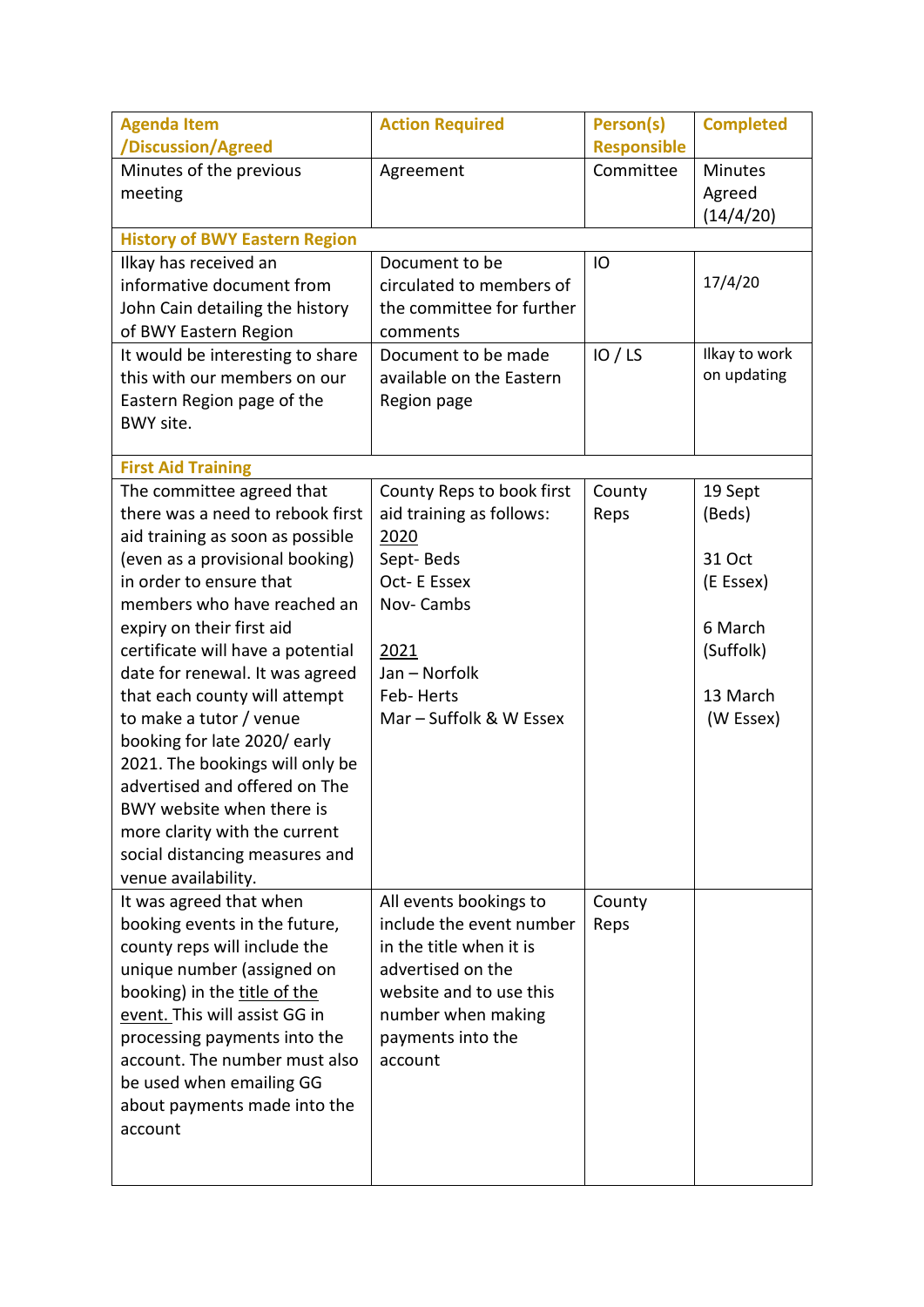| <b>Regional Marketing</b>        |                                               |                |
|----------------------------------|-----------------------------------------------|----------------|
| It was agreed that the Eastern   | Committee members to                          | All            |
| Region information page on the   | check their contact                           | Committee      |
| BWY website will be updated      | Details on the Eastern                        | <b>Members</b> |
| This will also include an area   | Region area to ensure                         |                |
| for newsletters, images and      | that all contact numbers                      |                |
| items of news                    | and images are correct                        |                |
|                                  | and / or updated                              |                |
|                                  | Any changes can be                            |                |
|                                  | emailed to Lindsey if                         |                |
|                                  | necessary                                     |                |
| It was agreed that the creation  | Creation of a 'news' area                     | <b>LS/IO</b>   |
| of a 'news' area on the Eastern  | on the Eastern Region                         |                |
| Region page would enhance the    | page                                          |                |
| page                             |                                               |                |
|                                  |                                               |                |
| <b>Newsletter</b>                |                                               |                |
| It was agreed that the Region    | All details and                               | County         |
| would continue with the          | information included in                       | Reps/DN        |
| publication of 'Yoga East' on a  | 'Yoga East' will be sent to                   |                |
| 3- monthly basis. This will      | committee members for                         |                |
| continue to be posted to         | checking, prior to                            |                |
| members. In addition, we will    | publication. CRs will                         |                |
| issue an occasional newsletter   | ensure that Donna                             |                |
| which will be emailed to         | receives any information                      |                |
| eastern region members           | they wish to appear in                        |                |
|                                  | the publication in good<br>time. For the next |                |
|                                  |                                               |                |
|                                  | publication, all<br>information will be       |                |
|                                  |                                               |                |
|                                  | required by Donna by<br>21 May 2020           |                |
| It was agreed that the           | Advertise vacancy for                         | <b>DN</b>      |
| newsletter and/ or 'Yoga East'   | Treasurer in newsletter                       |                |
| will include an advertisement    | or 'Yoga East' and                            |                |
| for a Regional Treasurer as Gill | possibly on Eastern                           |                |
| is currently extremely busy      | region Facebook                               |                |
| acting as Treasurer for 3        |                                               |                |
| regions                          |                                               |                |
| In addition, a check will be     | To contact those who                          | DN             |
| made on those who usually pay    | currently advertise in the                    |                |
| for advertising in 'Yoga East'   | publication of' Yoga East'                    |                |
|                                  | to check on any prepaid                       |                |
|                                  | arrangements.                                 |                |
|                                  |                                               |                |
|                                  |                                               |                |
|                                  |                                               |                |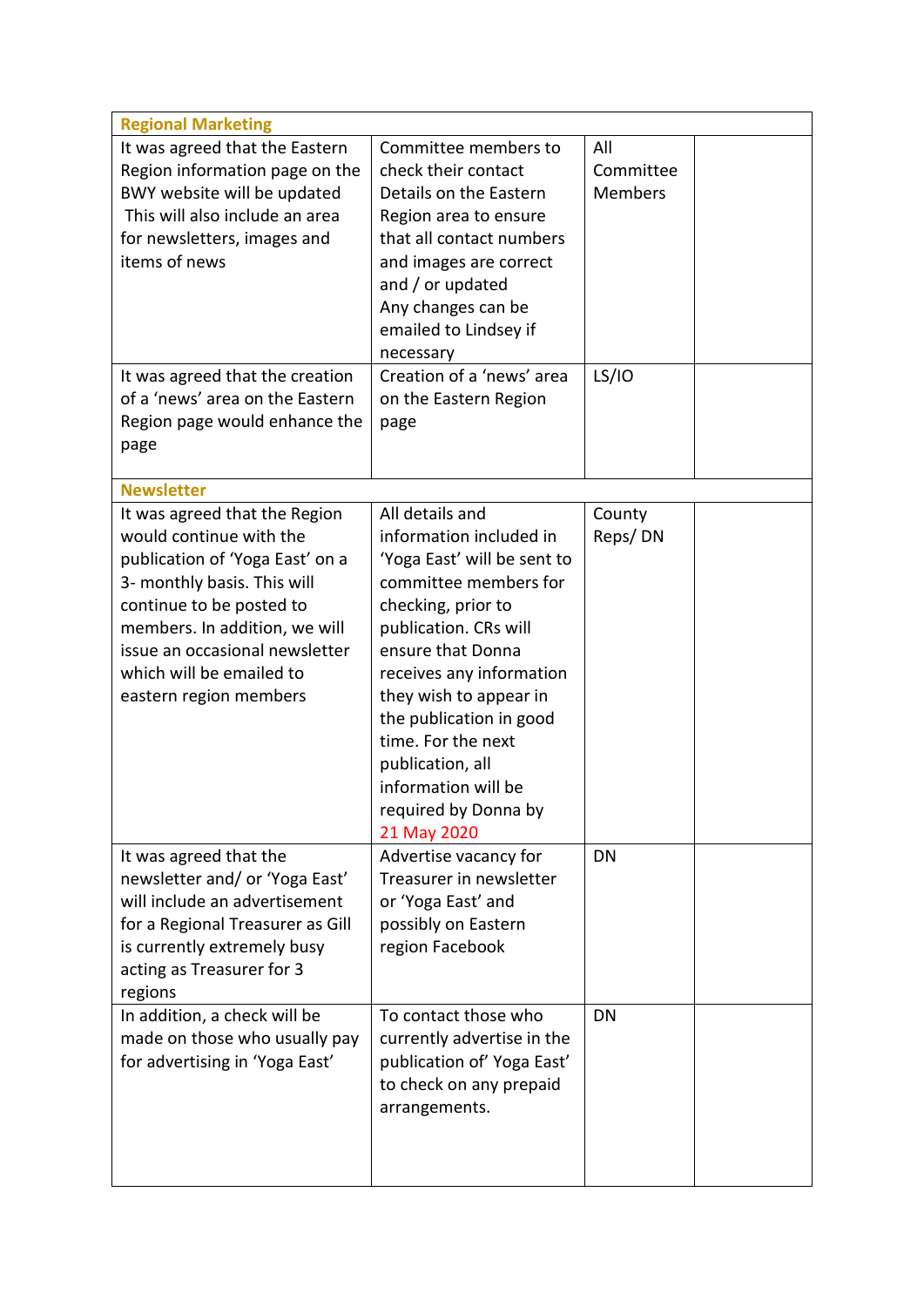| <b>Social Media</b>                                                                                                                                                                                                                                                                                                                                                                          |                                                                                                                                                                                                                                                                                                          |                                                                     |                                                                            |
|----------------------------------------------------------------------------------------------------------------------------------------------------------------------------------------------------------------------------------------------------------------------------------------------------------------------------------------------------------------------------------------------|----------------------------------------------------------------------------------------------------------------------------------------------------------------------------------------------------------------------------------------------------------------------------------------------------------|---------------------------------------------------------------------|----------------------------------------------------------------------------|
| It was agreed that the various<br>individual BWY Facebook<br>Groups, currently administered<br>by East Essex, West Essex and<br>Herts will be 'closed' and<br>amalgamated in to the main<br><b>BWY Eastern Region Facebook</b><br>account. All committee<br>members will have<br>administration access. This<br>should be communicated to the<br>members of the various<br>individual groups | Those committee<br>members who currently<br>run individual BWY<br>Facebook groups will<br>'close' after 30 days and<br>encourage the members<br>to join the main Eastern<br>Region. It is advisable to<br>'pin' this announcement<br>to the top of the page<br>and include the link to<br>the main group | County<br>Reps for<br>East Essex,<br>Herts and<br><b>West Essex</b> |                                                                            |
| It was agreed that it would be<br>beneficial to open an<br>'Instagram' account to sit<br>alongside the main Facebook                                                                                                                                                                                                                                                                         | Open an Instagram<br>account and link to<br>Facebook                                                                                                                                                                                                                                                     | DN                                                                  | 16.04.20                                                                   |
| group<br><b>On Line Teaching and Training</b>                                                                                                                                                                                                                                                                                                                                                |                                                                                                                                                                                                                                                                                                          |                                                                     |                                                                            |
| Following the successful online<br>event held by Paul Fox in the<br>last week, the details will be<br>made available on the Eastern<br>Region page on the BWY<br>website                                                                                                                                                                                                                     |                                                                                                                                                                                                                                                                                                          | IO/LS                                                               | $IO - 19.04.20$<br>A new article<br>will be<br>provided to<br>LS. 02.05.20 |
| It was agreed that the Eastern<br>Region page should include<br>details of those teachers who<br>are teaching online during the<br>current measures. This is<br>dependent on teachers<br>changing their class details on<br>their own profile.                                                                                                                                               | Teachers to be asked to<br>check their profile on the<br>BWY website and to<br>indicate where they are<br>teaching online. This<br>request could appear in<br>our newsletter and on<br>the front Regional page.                                                                                          | All<br>members/<br>DN                                               |                                                                            |
| It was agreed that it would be<br>useful to have a filter on the<br>page to show online classes<br>available within the region                                                                                                                                                                                                                                                               | Donna to send the<br>wording to Lindsey for<br>inclusion on the Regional<br>page                                                                                                                                                                                                                         | DN/LS                                                               | April<br>Newsletter is<br>covering on-<br>line training                    |
| It was agreed that the<br>committee members will share<br>their experience with online<br>teaching and training and share<br>good practice.                                                                                                                                                                                                                                                  |                                                                                                                                                                                                                                                                                                          | Committee<br><b>Members</b>                                         |                                                                            |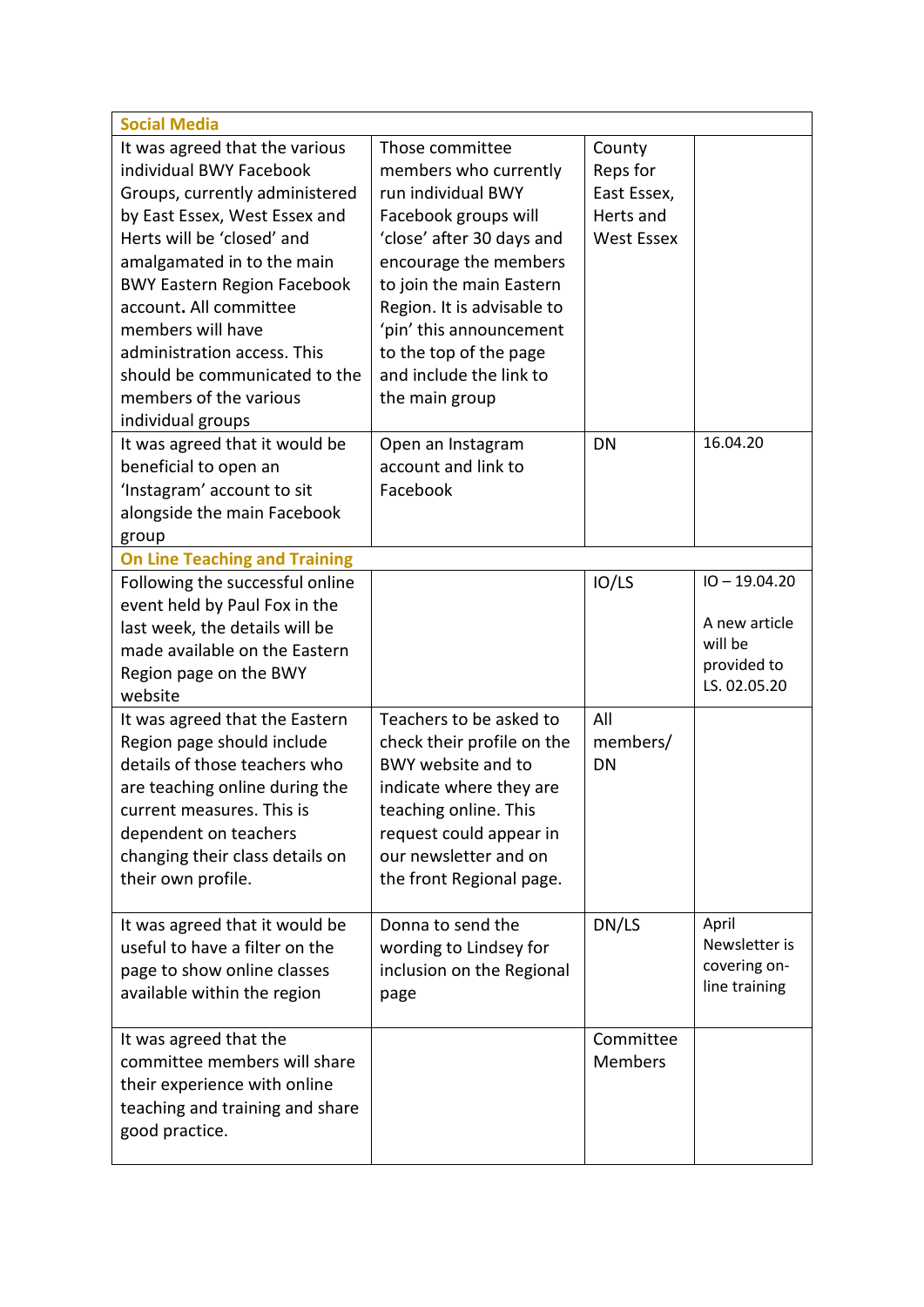| Northern Region have recently<br>hosted an online IST day which<br>was paid for by attendees. | The details of the IST day<br>and the way in which<br>these arrangements were<br>made will be researched<br>further by Ilkay. Gill will<br>send her the details | IO/GG  | $GG - 14.04.20$ |
|-----------------------------------------------------------------------------------------------|-----------------------------------------------------------------------------------------------------------------------------------------------------------------|--------|-----------------|
| <b>Treasurers Report</b>                                                                      |                                                                                                                                                                 |        |                 |
| Following Gill's report, the cost                                                             | For those events already                                                                                                                                        | County |                 |
| of events was discussed.                                                                      | booked to take place                                                                                                                                            | Reps   |                 |
| It was agreed that from                                                                       | after 1 November,                                                                                                                                               |        |                 |
| 1 November 2020,                                                                              | County Reps will need to                                                                                                                                        |        |                 |
| the following costs will be                                                                   | edit the pricing on the                                                                                                                                         |        |                 |
| applied on an Eastern Region                                                                  | <b>BWY website event</b>                                                                                                                                        |        |                 |
| county- wide basis:                                                                           | booking as soon as                                                                                                                                              |        |                 |
| <b>IST/CPD/OPEN EVENTS - £35</b>                                                              | possible.                                                                                                                                                       |        |                 |
| for members and                                                                               |                                                                                                                                                                 |        |                 |
| £40 for non- members                                                                          | A refund for any price<br>difference should be                                                                                                                  |        |                 |
| <b>FIRST AID TRAINING - £50</b>                                                               | made to attendees who                                                                                                                                           |        |                 |
|                                                                                               | have already booked and                                                                                                                                         |        |                 |
|                                                                                               | paid.                                                                                                                                                           |        |                 |
|                                                                                               | County Reps may wish to                                                                                                                                         |        |                 |
|                                                                                               | consider holding off on                                                                                                                                         |        |                 |
|                                                                                               | arranging refunds until                                                                                                                                         |        |                 |
|                                                                                               | around September when                                                                                                                                           |        |                 |
|                                                                                               | there is more clarity on                                                                                                                                        |        |                 |
|                                                                                               | whether these events will                                                                                                                                       |        |                 |
|                                                                                               | take place                                                                                                                                                      |        |                 |
| <b>Festival Organiser</b>                                                                     |                                                                                                                                                                 |        |                 |
| Following Angela's report, it                                                                 | Donna and Angela T to                                                                                                                                           | DN/AT  |                 |
| was agreed that plans to                                                                      | liaise regarding the                                                                                                                                            |        |                 |
| organise A Winter Afternoon of                                                                | current December                                                                                                                                                |        |                 |
| Yoga for December 2020 will be                                                                | booking for Ardleigh                                                                                                                                            |        |                 |
| progressed. This will be held at                                                              | House. A new booking                                                                                                                                            |        |                 |
| Boreham Village Hall. The                                                                     | will be made for Boreham                                                                                                                                        |        |                 |
| booking already made for                                                                      | Village Hall (Jo can assist                                                                                                                                     |        |                 |
| Ardleigh House will be                                                                        | with making this booking<br>if required)                                                                                                                        |        |                 |
| cancelled (this booking can<br>possibly be transferred to an                                  |                                                                                                                                                                 |        |                 |
| event held by West Essex later                                                                |                                                                                                                                                                 |        |                 |
| in 2021)                                                                                      |                                                                                                                                                                 |        |                 |
|                                                                                               |                                                                                                                                                                 |        |                 |
|                                                                                               |                                                                                                                                                                 |        |                 |
|                                                                                               |                                                                                                                                                                 |        |                 |
|                                                                                               |                                                                                                                                                                 |        |                 |
|                                                                                               |                                                                                                                                                                 |        |                 |
|                                                                                               |                                                                                                                                                                 |        |                 |